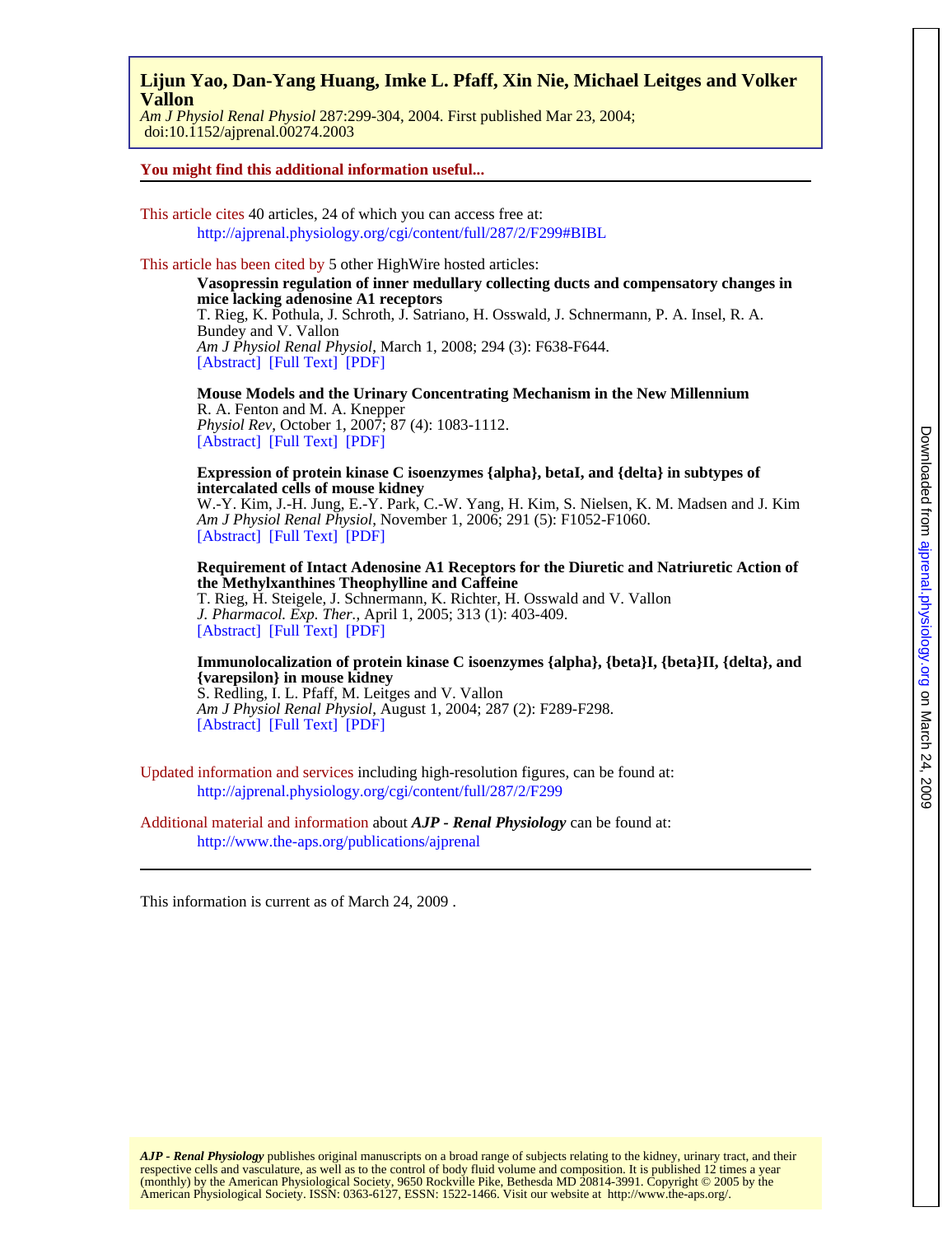# Evidence for a role of protein kinase  $C$ - $\alpha$  in urine concentration

**Lijun Yao,1 Dan-Yang Huang,1 Imke L. Pfaff,1 Xin Nie,1 Michael Leitges,2 and Volker Vallon1,3**

<sup>1</sup>Institute of Pharmacology and Toxicology, University of Tübingen, 72074 Tübingen; <sup>2</sup>Max-Planck-Institute *for Experimental Endocrinology, 30625 Hannover, Germany; and* <sup>3</sup> *Departments of Medicine and Pharmacology, University of California, and Veterans Affairs Medical Center, San Diego, California 92161*

Submitted 4 August 2003; accepted in final form 18 March 2004

**Yao, Lijun, Dan-Yang Huang, Imke L. Pfaff, Xin Nie, Michael Leitges, and Volker Vallon.** Evidence for a role of protein kinase C- in urine concentration. *Am J Physiol Renal Physiol* 287: F299– F304, 2004. First published March 23, 2004; 10.1152/ajprenal. 00274.2003.—In mouse kidney, the conventional protein kinase C (PKC) isoenzyme  $\alpha$  is expressed in glomeruli, the cortical collecting duct (intercalated cells only), and medullary collecting duct. To get insights on its function, PKC- $\alpha$  knockout  $(-/-)$  and wild-type  $(+/+)$ mice were studied. When provided free access to water,  $PKC-\alpha$  -/mice showed  $\sim$  50% greater urine flow rate and lower urinary osmolality in 24-h metabolic cage experiments despite a greater urinary vasopressin-to-creatinine ratio vs.  $PKC-\alpha$  +/+ mice. Renal albumin excretion was not different. Clearance experiments under inactin/ ketamine anesthesia revealed a modestly reduced glomerular filtration rate and showed a reduced absolute and fractional renal fluid reabsorption in PKC- $\alpha$  -/- mice. The sodium-restricting response to a low-sodium diet was unaffected in  $PKC-\alpha$  -/- mice. Urinary osmolality was reduced to similar hypotonic levels in PKC- $\alpha$  -/- and  $+/+$  mice during acute oral water loading or application of the vasopressin  $V_2$ -receptor antagonist SR-121463. In comparison, the lower urinary osmolality observed in  $PKC-\alpha$  -/- mice vs. wild-type mice under basal conditions persisted during water restriction for 36 h. In conclusion,  $PKC$ - $\alpha$  appears not to play a major role in renal sodium reabsorption but, consistent with its expression in the medullary collecting duct, contributes to urinary concentration in mice. Considering that PKC- $\beta$ I and - $\beta$ II are coexpressed with PKC- $\alpha$  in mouse medullary collecting duct, the present results indicate that conventional PKC isoenzymes cannot fully compensate for each other.

mouse; collecting duct; knockout

PROTEIN KINASE C (PKC) REPRESENTS a family of closely related enzymes that phosphorylate serine or threonine residues of various intracellular proteins and is thus involved in a wide range of cellular functions such as ion transport, release of hormones or neurotransmitters, downregulation of receptors, or expression of various proteins (26). PKC has been proposed to play a central role in the mammalian kidney including vascular and glomerular function (21, 23, 37, 38), renin gene transcription  $(25)$ , and transport in the tubular system  $(3, 4, 5, 10, 12,$ 15, 24, 28, 31, 33) and collecting duct (1, 8, 12, 16). Based on their primary structure, the 10 isoenzymes of the mammalian PKC family have been classified into three classes: conventional ( $\alpha$ ,  $\gamma$ , and the alternatively spliced  $\beta I$  and  $\beta II$ ); novel ( $\delta$ ,  $\epsilon$ ,  $\eta$ /L,  $\theta$ ); and atypical ( $\zeta$ ,  $\iota/\lambda$ ). Evidence for the expression in both glomeruli and the tubular system has been provided for PKC isoenzymes  $\alpha$ ,  $\beta I$ ,  $\beta II$ ,  $\delta$ ,  $\epsilon$ , and  $\zeta$  (9, 17, 18, 25, 29, 38).

 $PKC-\alpha$ , which is a member of the "conventional" PKC class, appears to be one of the predominant isoenzymes in the kidney (9, 11, 27, 29). Employing immunohistochemistry and confocal laser-scanning microscopy in the mouse kidney,  $PKC-\alpha$ was localized to glomeruli, intercalated cells of the cortical collecting duct, as well as the medullary collecting duct (31a*)*. Gene knockout can be a powerful approach to delineate respective gene function, and therefore, using homologous recombination, we recently generated a mouse that is deficient for PKC- $\alpha$  (22). Despite the fact that PKC- $\alpha$  is presumed to be the most ubiquitously expressed PKC isoenzyme, the PKC- $\alpha$ knockout mouse appears normal with regard to external characteristics, viability, and fertility. A preliminary closer look revealed that insulin signaling to insulin receptor substrate 1-dependent phosphoinositide  $3$ -kinase, PKB, and PKC- $\lambda$  and downstream processes like glucose transport and activation of extracellular signal-regulated kinases (ERK) are enhanced in skeletal muscles and adipocytes from  $PKC-\alpha$  knockout mice. Serum glucose or insulin levels, however, were not significantly different in fed  $PKC-\alpha$  knockout mice compared with fed control PKC- $\alpha$  wild-type mice (22). Here, we used PKC- $\alpha$ knockout mice to gain insights into the role of  $PKC-\alpha$  in kidney function.

# **METHODS**

*Targeted disruption of the PKC- gene.* The generation of a targeted PKC- $\alpha$  mutation in the mouse by homologous recombination was described before (22). In the process, germ line-transmitting male chimeras were crossed to 129/Sv females and gave rise to F1 heterozygous offspring on a pure 129 background. Intercrosses of these were used to establish a homozygote PKC- $\alpha$ -deficient (-/-) mouse line. Male mice from this line were compared with age-matched male 129/Sv PKC- $\alpha$  control (+/+) mice.

*Metabolic cage experiments in conscious mice.* To assess basal renal function, mice had free access to tap water and a standard diet  $(2.5 \text{ g Na}^+/kg)$ . Mice were placed in metabolic cages (Tecniplast, Hohenpeissenberg, Germany) to assess urinary excretion of fluid and sodium as well as urinary osmolality. After adaptation of the mice to metabolic cages over a period of 3 days, a 24-h urine collection was performed. To ensure quantitative urine collection, metabolic cages were siliconized, and urine was collected under water-saturated oil. The concentration of  $Na<sup>+</sup>$  in urine was determined using a flame photometer (ELEX 6361, Eppendorf, Hamburg, Germany) and osmolality by freezing-point depression. The concentrations of albumin and vasopressin were determined using a commercial ELISA kit for mouse albumin (CellTrend, Luckenwalde, Germany) or a commercial RIA kit for vasopressin (IBL, Hamburg, Germany), respectively. After urine collection was completed, the mice were anesthetized with ether and blood was drawn

Address for reprint requests and other correspondence: V. Vallon, Div. of Nephrology/Hypertension, Depts. of Medicine and Pharmacology, Univ. of California, and Veterans Affairs Medical Ctr., 3350 La Jolla Village Dr. (9151), San Diego, CA 92161 (E-mail: vvallon@ucsd.edu).

The costs of publication of this article were defrayed in part by the payment of page charges. The article must therefore be hereby marked "*advertisement*" in accordance with 18 U.S.C. Section 1734 solely to indicate this fact.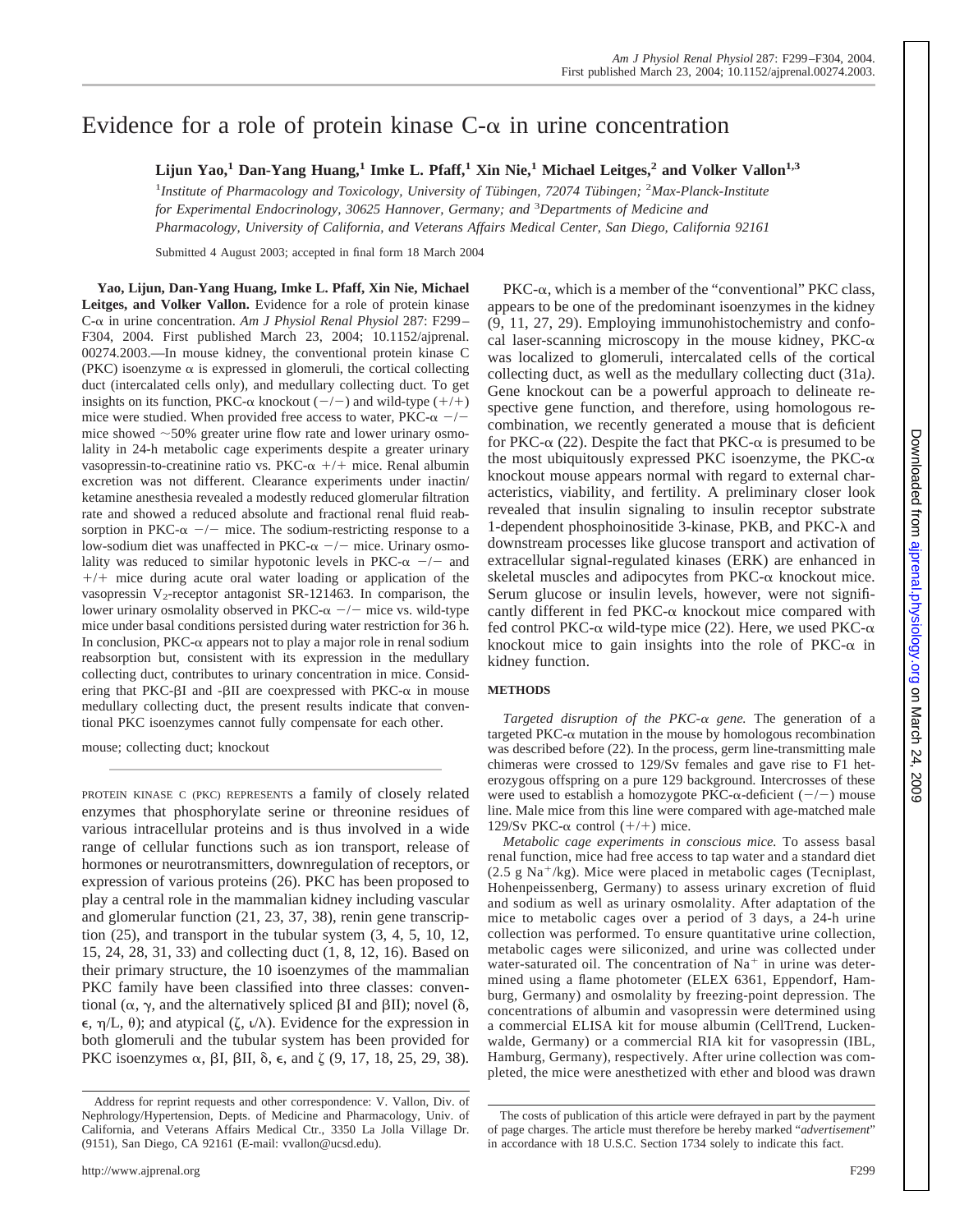from the retrobulbar plexus for determination of hematocrit and plasma osmolality.

Twenty-four-hour urine collections were performed after an adaptation period of 2 days under a standard sodium diet (2.5 g Na<sup>+</sup>/kg) and, subsequently, in response to a sodium-deficient diet  $(0 g Na<sup>+</sup>/kg)$ for 6 days.

Urinary flow rate and urinary osmolality were determined in conscious mice in response to *1*) 36-h water deprivation with urine collection being performed over the last 14 h of water deprivation; *2*) application of the vasopressin  $V_2$ -receptor antagonist SR-121463 (1) mg/kg ip), which in the rat induces diuresis through internalization of aquaporin-2 from the luminal membrane and subsequent inhibition of water transport in medullary collecting duct (14); and *3*) acute water loading  $(1 \text{ ml}/16 \text{ g}$  body wt) using a gastric tube. In the latter experiments, access to food had been withdrawn 4 h before to facilitate water application. To prevent contamination with the concentrated urine being present in the bladder before administration of SR-121463 or water loading, osmolality was measured in the second portion of spontaneously voided urine after drug application or water loading, respectively.

*Blood pressure measurements and clearance experiments in anesthetized mice.* As described before (34–36, 39), mice were anesthetized for terminal clearance experiments (100 mg/kg Inactin ip and 100 mg/kg ketamine im). After every hour, 20% of this dose was readministered intraperitoneally to maintain anesthesia until euthanization. The femoral artery was cannulated for blood pressure measurement and blood sample withdrawal. The jugular vein was cannulated for a continuous maintenance infusion of 2.25 g/dl BSA in 0.9% NaCl at a rate of 0.35 ml/h. For assessment of glomerular filtration rate (GFR), [<sup>3</sup>H]inulin was added to deliver 20  $\mu$ Ci/h. After surgery, the mice were allowed to stabilize for 60 min. Then, a timed urine collection was performed for 60 min using a bladder catheter. Blood was withdrawn at the beginning and end of the collection period to determine [<sup>3</sup>H]inulin. Urine was analyzed for [<sup>3</sup>H]inulin. Before the mice were euthanized by intravenous application of saturated KCl at the end of the clearance experiment, the kidneys were excised and decapsulated and the wet weight was determined. After the kidneys were dried overnight at 50°C, the dry weight was determined.

*Aquaporin-2 expression in inner medulla and thickness of inner medulla.* Semiquantitative Western blot analysis was adapted from the rat (14, 29, 30) to the mouse. PKC- $\alpha$  +/+ and -/- mice (*n* = 5/group) were anesthetized (ketamine, 60 mg/kg ip and xylazine, 9 mg/kg ip). After opening of the abdominal cavity, the renal artery and vein of the left kidney were clamped and the kidney was rapidly excised. The inner medulla was dissected and immediately immersed in liquid nitrogen for later Western blot analysis. Subsequently, the left cardiac ventricle was exposed. The tip of the perfusion system was inserted into the left ventricle, and the arterial system was perfused for 1 min with 3–5 ml PBS to clear the kidney of blood and subsequently for 10 min with 10–15 ml of a fixation solution (2% paraformaldehyde and 3% sucrose in phosphate buffer). Both solutions were at room temperature (RT). Then, the right kidney was removed for morphological examination.

For determination of aquaporin-2 expression in the inner medulla by Western blotting, total cellular proteins of the inner medulla of the left kidney were obtained by pulverizing the tissue and dissolving the powder in lysis buffer. Homogenization was followed by centrifugation (1,000 *g*, 10 min, 4°C) to remove nuclei and unbroken cells, and the supernatant was used for further analysis. Protein content was determined by the method of Bradford using a commercial protein assay and bovine serum albumin as a standard. Samples were diluted 1:3 with Roti-Load sample buffer and boiled for 10 min at 65°C. The following steps were performed at RT. Samples of protein  $(10 \mu g)$ were subjected to SDS-PAGE using 12% acrylamide gels in a Mini-PROTEAN II Electrophoresis Cell. For determination of molecular mass, a prestained protein ladder was used. After gel electrophoresis (60 mA/gel, 70 min), proteins were transferred to polyvinylidene difluoride membranes of  $0.45$ - $\mu$ m pore size. Membranes were blocked for 90 min with blocking buffer and rinsed twice with TBS containing 0.1% Tween 20 (TBST). Thereafter, the aquaporin-2 antibodies  $(0.5 \mu g/ml)$  were incubated overnight in TBST. The secondary alkaline phosphate-conjugated antibody was incubated at a concentration of 0.1  $\mu$ g/ml for 2 h at RT in TBST. Blots were rinsed twice with TBST and washed three times for 15 min with TBST, then twice in assay buffer at RT. Development was done with CDP-Star ready-to-use solution. Immunoreactive bands were visualized by chemiluminescence system with CSC1.1 program software and then quantitated by TINA program (Raytest, Straubenhardt, Germany).

For determination of inner medulla thickness and morphology, the perfusion-fixated right kidney was cut into slices (3 mm in thickness) displaying cortex and outer and inner medulla and incubated for 3 h in the fixation at 4°C. After rinsing in PBS for 15 min, kidney slices were dehydrated in 30% sucrose in PBS overnight at 4°C. Thereafter, kidney slices were frozen in isopentane precooled by liquid nitrogen and stored at  $-80^{\circ}$ C until further use. Cryosections of  $\sim$ 10  $\mu$ m were made at  $-20^{\circ}$ C and transferred onto gelatin-coated glass slides. Cortex and inner medulla thicknesses were determined in the maximal cross-sectional area of frontal sections, and 10 sections/animal in all were evaluated (20).

*Statistical methods.* Results are presented as means  $\pm$  SE. The statistical significance of differences between PKC- $\alpha$  -/- and PKC- $\alpha$  +/+ mice was assessed by an unpaired Student's *t*-test.

#### **RESULTS**

*Basal kidney function in metabolic cage experiments in conscious mice.* When provided free access to water and standard diet, PKC- $\alpha$  -/- mice showed similar food intake and urinary albumin excretion but a higher urinary flow rate and reduced urinary osmolality compared with PKC- $\alpha$  +/+ mice (see Figs. 1 and 2). These changes in PKC- $\alpha$  -/- mice were associated with an enhanced urinary vasopressin-to-creatinine ratio (see Fig. 1), which is a surrogate parameter for mean daily plasma vasopressin concentration (2). Arterial hematocrit under these conditions was not different [51.4  $\pm$  1.2 vs. 52.9  $\pm$  1.0%;  $n = 8$ /group, not significant (NS)], and plasma osmolality tended to be higher in PKC- $\alpha$  -/- vs. +/+ mice (329  $\pm$  1 vs. 322  $\pm$  5; *n* = 8/group; *P* = 0.09).

*Response to water deprivation, water loading, and vasopressin V2-receptor blockade.* Withdrawal of water for 36 h increased urinary osmolality in both groups, but osmolality remained lower in PKC- $\alpha$  -/- compared with PKC- $\alpha$  +/+ mice (see Fig. 2). In comparison, acute water loading or application of vasopressin V<sub>2</sub>-receptor antagonist SR-121463 lowered urinary osmolality to comparable hypotonic levels in PKC- $\alpha$  -/- and +/+ mice.

*Basal kidney function in clearance experiments in anesthetized mice.* Mean arterial blood pressure (see Fig. 3) and heart rate (375  $\pm$  13 vs. 391  $\pm$  12 beats/min; *n* = 8/group, NS) were not different between PKC- $\alpha$  -/- and +/+ mice. PKC- $\alpha$ deficient mice, however, exhibited a modestly lower GFR, which was associated with an enhanced absolute and fractional fluid excretion (see Fig. 3) and a modestly lower kidney wet weight (0.443  $\pm$  0.017 vs. 0.497  $\pm$  0.013 g for 2 kidneys; *n* = 8/group;  $P < 0.05$ ) and kidney dry weight (see Fig. 3), such that GFR per gram kidney weight was preserved  $(3.1 \pm 0.2 \text{ vs.})$  $3.2 \pm 0.2 \text{ ml} \cdot \text{min}^{-1} \cdot \text{g}$  kidney dry wt<sup>-1</sup>, NS).

*Aquaporin-2 expression in the inner medulla and thickness of the inner medulla.* Expression of aquaporin-2 in the inner medulla was not significantly altered in PKC- $\alpha$  -/- vs. PKC- $\alpha$  +/+ mice as determined by semiquantitative immu-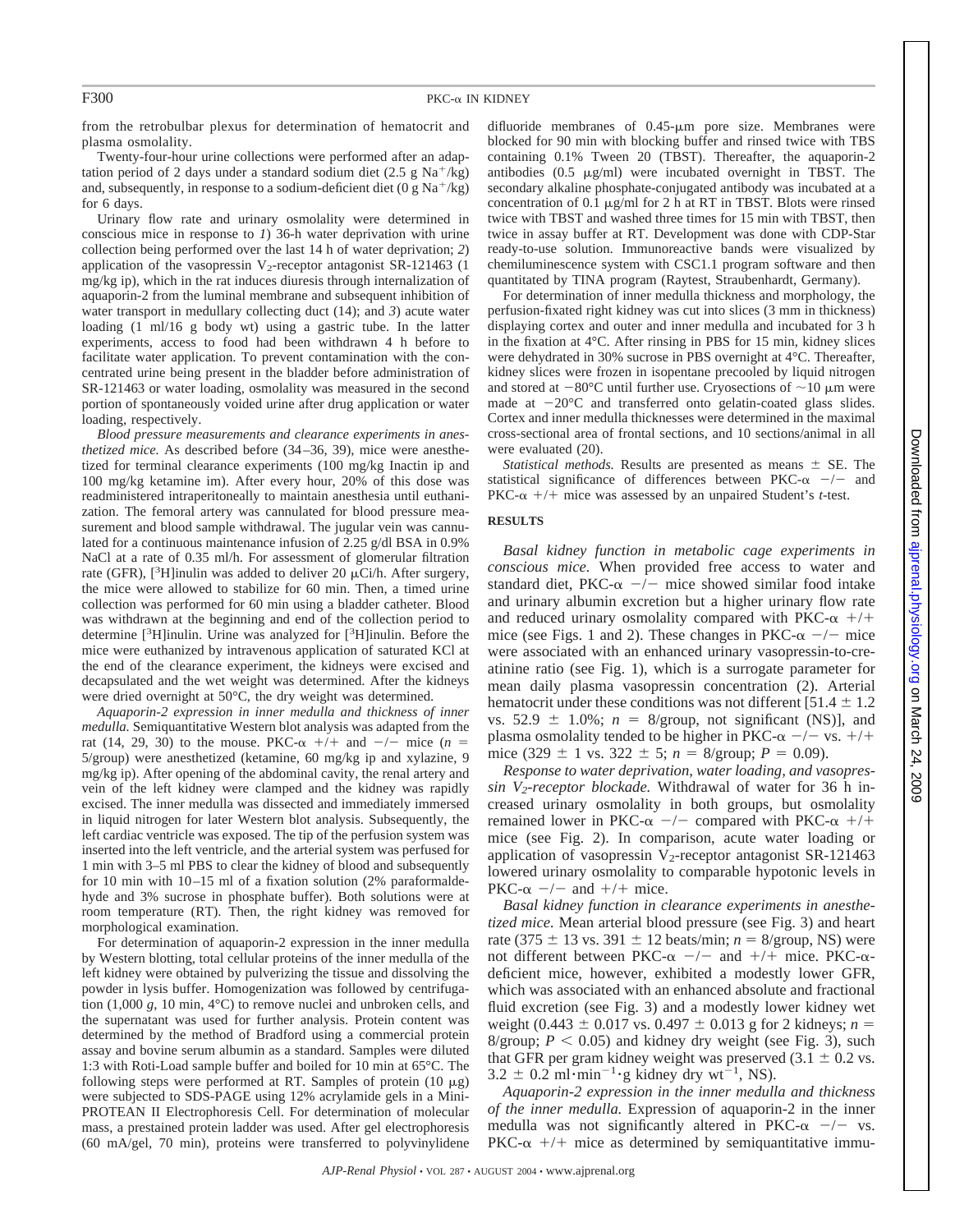

Fig. 1. Under conditions of free access to food and water in metabolic cage experiments, PKC- $\alpha$  knockout mice  $(-/-)$  exhibited modestly greater urinary flow rate (UV) despite a greater urinary vasopressin-to-creatinine ratio compared with  $PKC-\alpha$  wildtype mice  $(+/+)$ . The urinary vasopressinto-creatinine ratio is used as a surrogate parameter for mean daily plasma vasopressin concentration (2). Urinary albumin excretion (UalbuminV) was not different between groups ( $n = 8$ /group).  $*P < 0.05$  vs.  $PKC-\alpha$  +/+.

noblotting under basal conditions (i.e., free access to water;  $86 \pm 18\%$  in PKC- $\alpha$  -/- vs. 100% in PKC- $\alpha$  +/+ mice, *n* =  $5/\text{group}$ , NS). Furthermore, PKC- $\alpha$  -/- mice did not present significant differences in the ratio of the thickness of the inner medulla vs. the thickness of the cortex compared with  $PKC-\alpha$  $+/+$  mice (1.58  $\pm$  0.15 vs. 1.67  $\pm$  0.07, *n* = 9 each group, NS) or apparent alterations in the morphology of the inner medulla ( $n = 5$ /group, not shown).

*Response to a sodium-deficient diet.* As illustrated in Fig. 4, urinary sodium excretion was not different under a standard diet (*day 0*). Dietary sodium restriction for 6 days also did not reveal significant differences in urinary sodium excretion or in body weight change between groups. The greater urine flow rate and lower urinary osmolality, however, persisted in PKC- $\alpha$  -/- mice over the 6 days of sodium restriction (data not shown).



Fig. 2. Under conditions of free access to food and water (basal) in metabolic cage experiments, PKC- $\alpha$  -/- mice exhibited modestly lower urinary osmolality compared with PKC- $\alpha$  +/+ mice. The difference persisted in response to water deprivation for 36 h but was absent during acute water loading (1 ml/16 g body wt, using a gastric tube) or application of the vasopressin V2-receptor antagonist SR-121463 (1 mg/kg ip), which induced hypotonic urine in both groups ( $n = 6-8$ /group).  $*P < 0.05$  vs. PKC- $\alpha$  +/+.

#### **DISCUSSION**

The present experiments show that mice deficient for  $PKC-\alpha$ exhibit a modestly greater urinary flow rate and modestly lower urinary osmolality under basal conditions, i.e., under conditions of free access to water. This phenotype could be secondary to defects that do not reside within the kidney, such as alterations in thirst and water intake or vasopressin release. Further observations, however, supported the notion that the observed phenotype is due to intrarenal alterations that most likely reside within the medullary collecting duct, as discussed below.

The greater urinary flow rate and lower urinary osmolality observed under basal conditions in PKC- $\alpha$  -/- mice were associated with a greater urinary vasopressin-to-creatinine ratio as determined from 24-h urine collection in metabolic cages and a tendency for greater plasma osmolality. The urinary vasopressin-to-creatinine ratio has been used before as a surrogate parameter for mean daily plasma vasopressin concentration in mice (2) and was also used in the present study because precise measurements of plasma vasopressin in mice were not possible due to the relatively large volume of plasma required for commercial assays and that could not be obtained by decapitation of the mice. A tendency for greater plasma osmolality and a greater urinary vasopressin-to-creatinine ratio, however, are not compatible with a greater intake of water or a reduced central release of vasopressin as the primary cause of greater renal water excretion in PKC- $\alpha$  -/- mice. In accordance, a significantly lower urinary osmolality persisted in PKC- $\alpha$  -/- mice compared with PKC- $\alpha$  +/+ mice during 36-h water deprivation. This finding shows that the phenotype is independent of water intake and also indicates a lower urinary concentrating ability in PKC- $\alpha$  -/- mice.

Clearance experiments established that the modestly greater urine flow rate in PKC- $\alpha$  -/- mice was in fact the consequence of reduced fluid reabsorption in the kidney. The question remained of which segment of the tubular and collecting duct system contributed to this phenotype. Notably, the dilution of urine was not impaired in PKC- $\alpha$  -/- mice as indicated by experiments with acute water loading and application of a vasopressin  $V_2$ -receptor antagonist. Because intact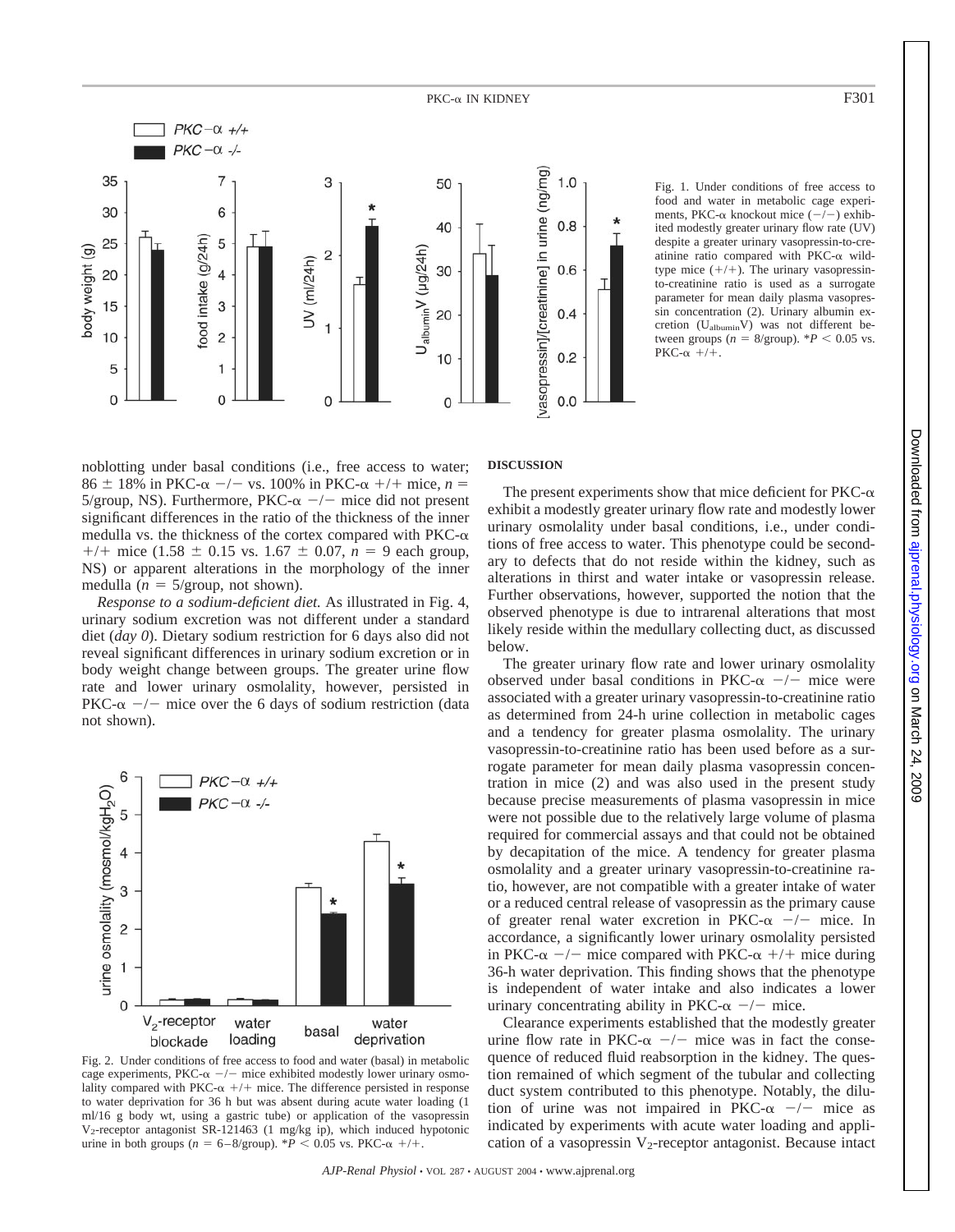

Fig. 3. In clearance experiments under anesthesia, PKC- $\alpha$  -/- mice showed a modestly lower glomerular filtration rate (GFR) and kidney weight and greater UV and fractional urinary water excretion (fractional U<sub>V</sub>) compared with PKC- $\alpha$  +/+ mice (*n* = 8/group). MAP, mean arterial blood pressure.  $*P < 0.05$  vs. PKC- $\alpha$  +/+.

function of the thick ascending limb is required for not only urine concentration but also hypotonic dilution, these findings argue against a significant primary defect in PKC- $\alpha$  -/- mice in this nephron segment. Furthermore, the ability of the kidney to retain sodium in response to dietary sodium restriction was unaffected in PKC- $\alpha$  -/- mice, arguing against a significant defect in the major sodium-retaining segments of the nephron, including the proximal tubule, thick ascending limb, distal tubule, and cortical collecting duct. This leaves the medullary collecting duct as the most likely candidate for the defective nephron segment in PKC- $\alpha$  -/- mice, and this notion matches perfectly the renal localization of the isoenzyme in PKC  $+/+$ mice: PKC- $\alpha$  is highly expressed in the medullary collecting duct, whereas it is not detectable in the proximal tubule, thick ascending limb, distal tubule, or principal cells of the cortical collecting duct (31a).



Fig. 4. Under conditions of free access to food and water in metabolic cage experiments, PKC- $\alpha$  -/- mice showed no difference in renal sodium excretion (U<sub>Na</sub>V) compared with PKC- $\alpha$  +/+ mice (at *day 0*). The ability to reduce renal sodium excretion in response to dietary sodium restriction for 6 days was also comparable between groups. In accordance, body weight change ( $\Delta$ body wt) was not different between groups  $(n = 8/\text{group})$ .

The observed modestly lower GFR may be part of a waterconserving/compensating mechanism in PKC- $\alpha$  -/- mice. Alternatively, Bankir and colleagues (6) have proposed before that vasopressin-mediated urinary concentrating mechanisms are related to GFR, with high concentrating activity being related to high GFR and vice versa. Thus the lower GFR observed in PKC- $\alpha$  -/- mice may be related to an impaired urinary concentrating ability independent of body fluid loss. The modestly lower kidney wet and dry weight, on the other hand, may be the consequence of the lower GFR, which requires less absolute salt reabsorption and is in accordance with the preserved GFR-to-kidney weight ratio. Furthermore, PKC- $\alpha$  -/- mice did not present significant differences in the ratio of the thickness of the inner medulla vs. the cortex compared with PKC- $\alpha$  +/+ mice or alterations in the morphology of the inner medulla, which could have explained differences in urinary concentration.

The mechanism of how  $PKC-\alpha$  can potentially contribute to urinary concentration in the medullary collecting duct, i.e., what target molecules are phosphorylated and what activates  $PKC-\alpha$ , remains to be determined. Using semiquantitative immunoblotting, we observed no significant differences in the expression of aquaporin-2 in the inner medulla between  $PKC-\alpha$  $-\prime$  vs. PKC- $\alpha$  +/+ mice. Interestingly, there are reports on rabbit and rat collecting duct that PKC in this nephron segment can mediate an inhibitory influence on water channels and transport (1, 13, 32), i.e., an influence that is opposite of the one proposed here for  $PKC-\alpha$  in mouse medullary collecting duct. On the other hand, a study by Kato et al. (19) in rat terminal inner medullary collecting duct showed that angiotensin II increases vasopressin-stimulated facilitated urea permeability via a PKC-mediated signaling pathway, and the authors proposed that this may play a physiological role in the urinary concentrating mechanism by augmenting the maximal response to vasopressin. It remains to be determined whether vasopressin-stimulated facilitated urea permeability is affected in PKC- $\alpha$  -/- mice.

Notably, neither PKC- $\alpha$ , - $\beta I$ , - $\beta II$ , - $\delta$ , nor - $\epsilon$  was detected in principal cells of the cortical collecting duct in mice (31a), and therefore the identification and functional characterization of the PKC isoenzyme expressed at this site will be of significant interest. Furthermore, it is of interest that besides  $PKC-\alpha$ ,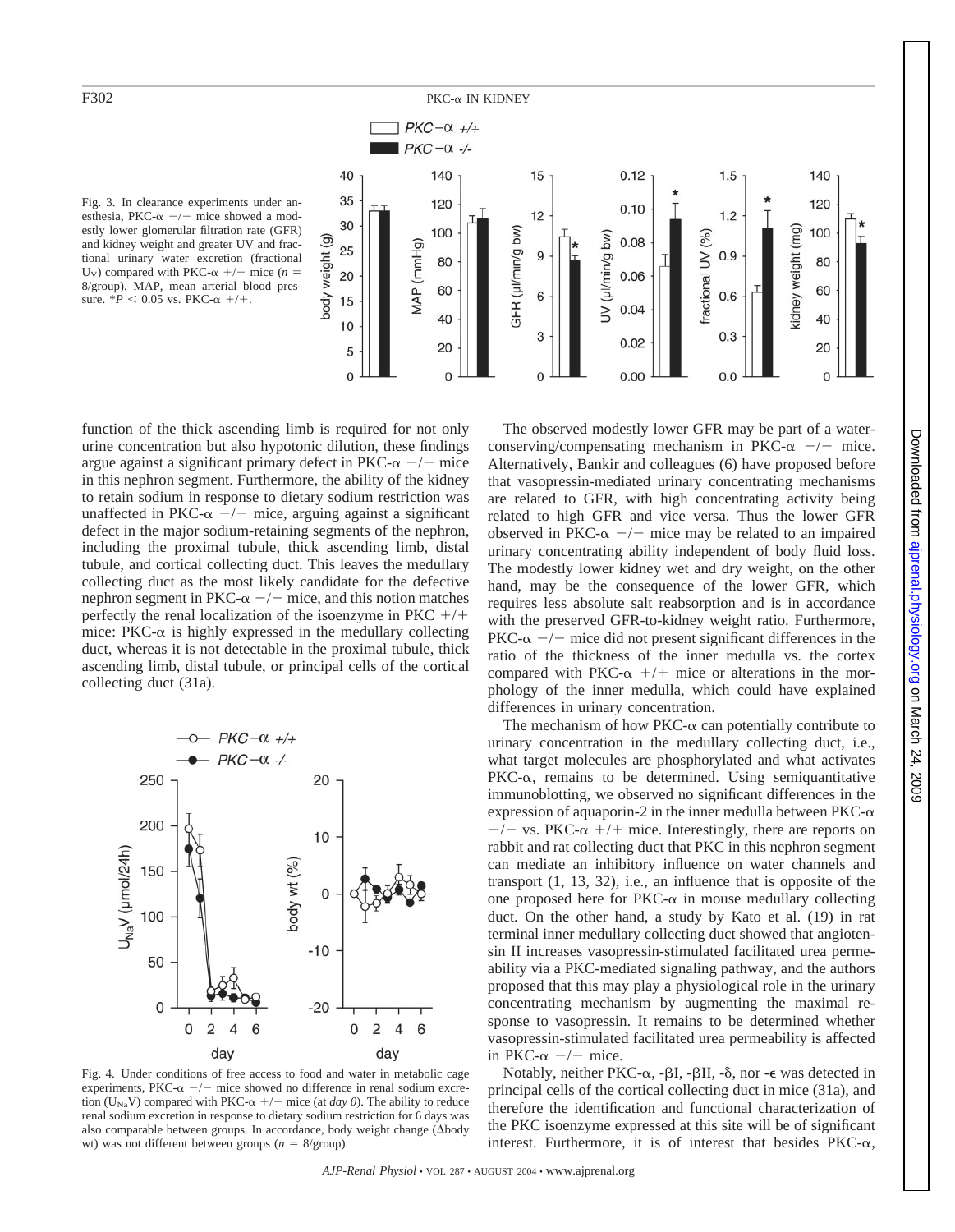$PKC-BI$  and  $-BII$ , which also belong to the group of conventional PKC isoenzymes, are similarly expressed in the medullary collecting duct of the mouse (31a). The fact that  $PKC-\alpha$ knockout mice show a phenotype that presumably is localized to the medullary collecting duct indicates that classic PKC isoenzymes cannot fully compensate for each other in vivo even though they are expressed within the same cell.

Besides the medullary collecting duct,  $PKC-\alpha$  in mouse kidney is expressed in intercalated cells of the cortical collecting duct and in glomeruli. In the present studies, we did not follow up on the potential role of  $PKC-\alpha$  in intercalated cells. Because PKC- $\alpha$  expression is enhanced in mesangial cells by high glucose and in whole rat kidney in response to streptozotocin-induced diabetes mellitus and because there is evidence for a link between glomerular PKC and albuminuria (7, 17, 30), we determined urinary albumin excretion under basal conditions but could not detect differences between  $PKC-\alpha$ knockout and wild-type mice. Whether glomerular  $PKC-\alpha$ plays a role in albuminuria under pathophysiological conditions remains to be determined.

In summary, evidence is provided that  $PKC-\alpha$ , which is expressed in the medullary collecting duct, is involved in urinary concentration in mice. Considering that  $PKC-BI$  and  $-\beta$ II are coexpressed with PKC- $\alpha$  in mouse medullary collecting duct, the observed phenotype of  $PKC-\alpha$  knockout mice in urinary concentration indicates that conventional PKC isoenzymes cannot fully compensate for each other.

#### **GRANTS**

This work was supported by the fortune program of the University of Tübingen (859). SR-121463 was kindly provided by C. Serradeil-Le Gal, Sanofi-Recherche (France).

#### **REFERENCES**

- 1. **Ando Y, Jacobson HR, and Breyer MD.** Phorbol myristate acetate, dioctanoglycerol, and phosphatidic acid inhibit the hydroosmotic effect of vasopressin on rabbit cortical collecting tubule. *J Clin Invest* 80: 590–593, 1987.
- 2. **Akizuki N, Uchida S, Sasaki S, and Marumo F.** Impaired solute accumulation in inner medulla of Clcnk1<sup>-/-</sup> mice kidney. Am J Physiol *Renal Physiol* 280: F79–F87, 2001.
- 3. **Baum M and Hays SR.** Phorbol myristate acetate and dioctanoylglycerol inhibit transport in rabbit proximal convoluted tubule. *Am J Physiol Renal Fluid Electrolyte Physiol* 254: F9–F14, 1988.
- 4. **Bertorello A and Aperia A.**  $Na^+$ - $K^+$ -ATPase is an effector protein for protein kinase C in renal proximal tubule cells. *Am J Physiol Renal Fluid Electrolyte Physiol* 256: F370–F373, 1989.
- 5. **Boesch DM and Garvin JL.** Age-dependent activation of PKC isoforms by angiotensin II in the proximal nephron. *Am J Physiol Regul Integr Comp Physiol* 281: R861–R867, 2001.
- 6. **Bouby N, Ahloulay M, Nsegbe E, Dechaux M, Schmitt F, and Bankir L.** Vasopressin increases glomerular filtration rate in conscious rats through its antidiuretic action. *J Am Soc Nephrol* 7: 842–851, 1996.
- 7. **Ceol M, Gambaro G, Sauer U, Baggio B, Anglani F, Forino M, Facchin S, Bordin L, Weigert C, Nerlich A, and Schleicher ED.** Glycosaminoglycan therapy prevents TGF-beta1 overexpression and pathologic changes in renal tissue of long-term diabetic rats. *J Am Soc Nephrol* 11: 2324–2336, 2000.
- 8. **Chou CL, Rapko SI, and Knepper MA.** Phosphoinositide signaling in rat inner medullary collecting duct. *Am J Physiol Renal Physiol* 274: F564–F572, 1998.
- 9. **Dong L, Stevens JL, and Jaken S.** Biochemical and immunological characterization of renal protein kinase C. *Am J Physiol Renal Fluid Electrolyte Physiol* 261: F679–F687, 1991.
- 10. **Du Z, Ferguson W, and Wang T.** Role of PKC and calcium in modulation of effects of angiotensin II on sodium transport in proximal tubule. *Am J Physiol Renal Physiol* 284: F688–F692, 2003.
- 11. Erdbrügger W, Keffel J, Knocks M, Otto T, Philipp T, and Michel **MC.** Protein kinase C isoenzymes in rat and human cardiovascular tissues. *Br J Pharmacol* 120: 177–186, 1997.
- 12. **Gagnon F, Hamet P, and Orlov SN.**  $Na^+, K^+$  pump and  $Na^+$ -coupled ion carriers in isolated mammalian kidney epithelial cells: regulation by protein kinase C. *Can J Physiol Pharmacol* 77: 305–319, 1999.
- 13. Hebert RL, Jacobson HR, and Breyer MD. PGE<sub>2</sub> inhibits AVP-induced water flow in cortical collecting ducts by protein kinase C activation. *Am J Physiol Renal Fluid Electrolyte Physiol* 259: F318–F325, 1990.
- 14. **Huang DY, Pfaff I, Serradeil-Le Gal C, and Vallon V.** Acute renal response to the non-peptide vasopressin  $V_2$ -receptor antagonist SR 121463B in anesthetized rats. *Naunyn-Schmiedebergs Arch Pharmacol* 362: 201–207, 2000.
- 15. **Ibarra FR, Cheng SX, Agren M, Svensson LB, Aizman O, and Aperia A.** Intracellular sodium modulates the state of protein kinase C phosphorylation of rat proximal tubule Na<sup>+</sup>,K<sup>+</sup>-ATPase. *Acta Physiol Scand* 175: 165–171, 2002.
- 16. **Jo I, Ward DT, Baum MA, Scott JD, Coghlan VM, Hammond TG, and Harris HW.** AQP2 is a substrate for endogenous PP2B activity within an inner medullary AKAP-signaling complex. *Am J Physiol Renal Physiol* 281: F958–F965, 2001.
- 17. **Kang N, Alexander G, Park JK, Maasch C, Buchwalow I, Luft FC, and Haller H.** Differential expression of protein kinase C isoforms in streptozotocin-induced diabetic rats. *Kidney Int* 56: 1737–1750, 1999.
- 18. **Karim Z, Defontaine N, Paillard M, and Poggioli J.** Protein kinase C isoforms in rat kidney proximal tubule: acute effect of angiotensin II. *Am J Physiol Cell Physiol* 269: C134–C140, 1995.
- 19. **Kato A, Klein JD, Zhang C, and Sands JM.** Angiotensin II increases vasopressin-stimulated facilitated urea permeability in rat terminal IMCDs. *Am J Physiol Renal Physiol* 279: F835–F840, 2000.
- 20. **Kihara M, Umemura S, Sumida Y, Yokoyama N, Yabana M, Nyui N, Tamura K, Murakami K, Fukamizu A, and Ishii M.** Genetic deficiency of angiotensinogen produces an impaired urine concentrating ability in mice. *Kidney Int* 53: 548–555, 1998.
- 21. **Kirton SA and Loutzenhiser R.** Alterations in basal protein kinase C activity modulate renal afferent arteriolar myogenic reactivity. *Am J Physiol Heart Circ Physiol* 275: H467–H475, 1998.
- 22. **Leitges M, Plomann M, Standaert ML, Bandyopadhyay G, Sajan MP, Kanoh Y, and Farese RV.** Knockout of PKC alpha enhances insulin signaling through PI3K. *Mol Endocrinol* 16: 847–858, 2002.
- 23. Ma R, Kudlacek PE, and Sansom SC. Protein kinase  $C\alpha$  participates in activation of store-operated  $Ca^{2+}$  channels in human glomerular mesangial cells. *Am J Physiol Cell Physiol* 283: C1390–C1398, 2002.
- 24. **Miyata Y, Okada K, Ishibashi S, Asano Y, and Muto S.** P-gp-induced modulation of regulatory volume increase occurs via PKC in mouse proximal tubule. *Am J Physiol Renal Physiol* 282: F65–F76, 2002.
- 25. **Muller MW, Todorov V, Kramer BK, and Kurtz A.** Angiotensin II inhibits renin gene transcription via the protein kinase C pathway. *Pflügers Arch* 444: 499–505, 2002.
- 26. **Newton AC.** Protein kinase C: structure, function and regulation. *J Biol Chem* 270: 28495–28498, 1995.
- 27. Östlund E, Mendez CF, Jacobsson G, Fryckstedt J, Meister B, and **Aperia A.** Expression of protein kinase C isoforms in renal tissue. *Kidney Int* 47: 766–773, 1995.
- 28. **Pedemont CH and Bertorello AM.** Short-term regulation of the proximal tubule Na, K-ATPase activity mediated by protein kinase C isoforms. *J Bioenerg Biomembr* 33: 439–447, 2001.
- 29. **Pfaff IL, Wagner HJ, and Vallon V.** Immunolocalization of protein kinase C isoenzymes  $\alpha$ ,  $\beta$  I and  $\beta$  II in rat kidney. *J Am Soc Nephrol* 10: 1861–1873, 1999.
- 30. **Pfaff IL and Vallon V.** Protein kinase  $C \beta$  isoenzymes in experimental diabetes mellitus and their relation to nephroprotective actions of the ACE inhibitor lisinopril. *Kidney Blood Press Res* 25: 329–340, 2002.
- 31. **Rangel LB, Caruso-Neves C, Lara LS, and Lopes AG.** Angiotensin II stimulates renal proximal tubule  $Na^+$ -ATPase activity through the activation of protein kinase C. *Biochim Biophys Acta* 1564: 310–316, 2002.
- 31a.**Redling S, Pfaff IL, Leitges M, and Vallon V.** Immunolocalization of protein kinase C isoenzymes  $\alpha$ ,  $\beta I$ ,  $\beta II$ ,  $\delta$ , and  $\epsilon$  in mouse kidney. *Am J Physiol Renal Physiol* 287: F289–F298, 2004.
- 32. **Tomita K, Nonoguchi H, and Marumo F.** Effects of endothelin on peptide-dependent cyclic adenosine monophosphate accumulation